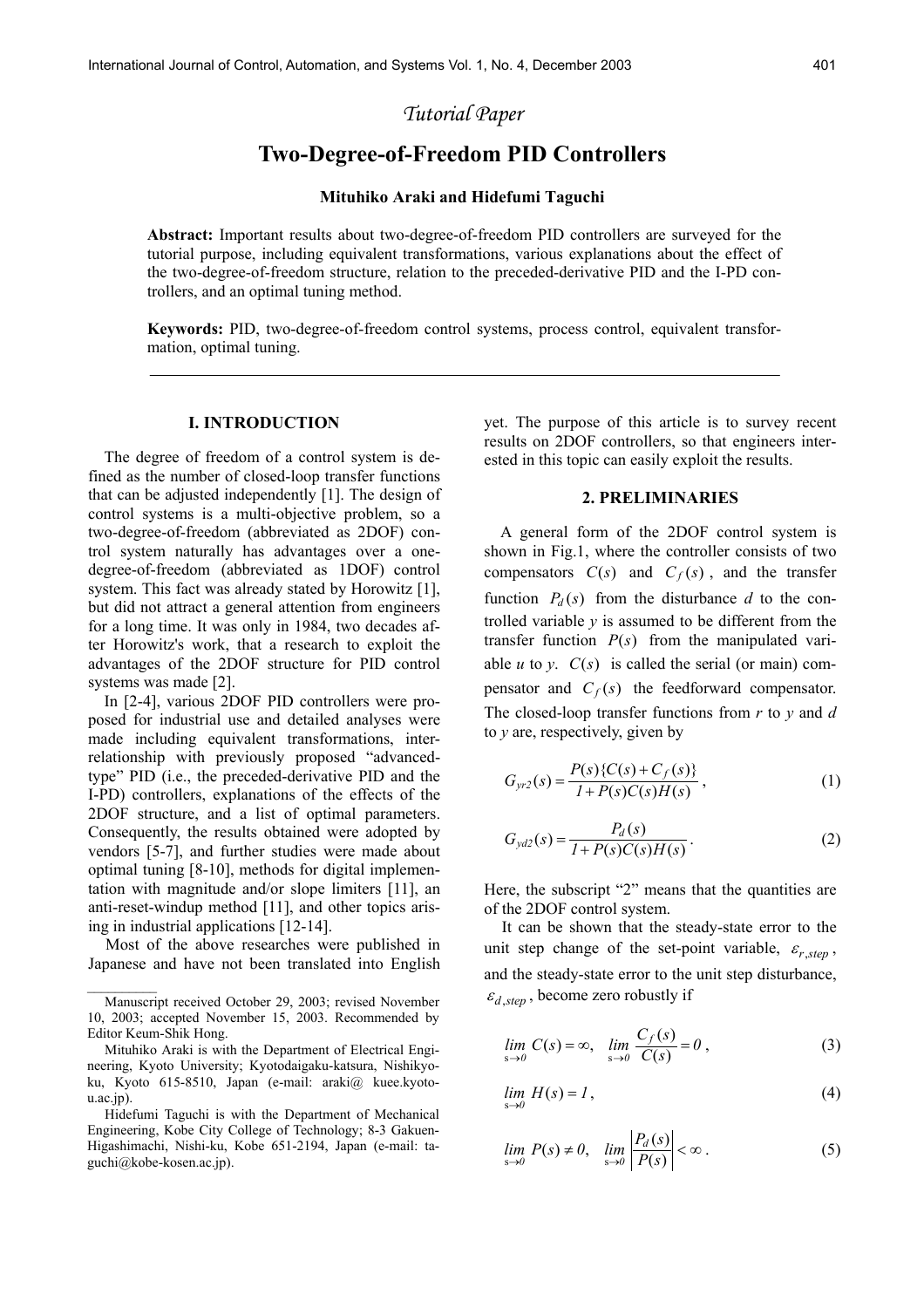(3) imposes conditions on the controller. The simplest case that satisfies these conditions is the one that  $C(s)$  includes an integrator and  $C_f(s)$  does not. (4) requires that the detector is accurate in the steady state. When this condition is violated, the steady-state error given by

$$
\varepsilon_{r,step} = \frac{H(0) - I}{H(0)},\tag{6}
$$

arises, provided that (3) and (5) are satisfied. (5) is the conditions on the plant, where the first equation requires that  $P(s)$  is not of differentiating and the second that the disturbance is not integrated more times than the manipulated variable. Strictly speaking, this statement is correct only when the plant is described by the minimum realization of the transfer matrix  $[P(s), P_d(s)]$ . From the mathematical standpoint, (3)-(5) are nothing but sufficient conditions that make the steady-state errors zero robustly. But from the industrial viewpoint they can be regarded as necessary.

## **3. 2DOF PID CONTROLLER AND ASSUMP-TIONS ON CONTROL SYSTEMS**

A 2DOF PID controller is the controller of Fig.1 with  $C(s)$  being the conventional PID element and  $C_f(s)$  being some appropriate element satisfying the second criterion in (3). Considering that the major advantage of the PID controller lies in its simplicity, it was proposed to include only the proportional and/or the derivative components in  $C_f(s)$  [2-4]. In

this case,  $C(s)$  and  $C_f(s)$  are given by

$$
C(s) = K_P \left\{ I + \frac{I}{T_I s} + T_D D(s) \right\},\tag{7}
$$

$$
C_f(s) = -K_P\{\alpha + \beta T_D D(s)\}\,,\tag{8}
$$

where  $D(s)$  is the approximate derivative given by

$$
D(s) = \frac{s}{1 + \tau s} \,. \tag{9}
$$

Note that the minus sign appears in  $C_f(s)$  due to the reason that will be explained in Section 5. The three parameters of  $C(s)$ , i.e., the proportional gain  $K_P$ , the integral time  $T_I$ , and the derivative time  $T_D$ , will be referred to as "basic parameters," and the two parameters of  $C_f(s)$ , i.e.,  $\alpha$  and  $\beta$ , as "2DOF parameters." In the following, these five parameters will be treated as adjustable parameters. The *τ* in the approximate derivative (9) is set as  $\tau = T_D/\delta$ , where  $\delta$  is called the derivative gain. It has been a traditional practice to use a fixed value of  $\delta$ . We follow this tradition, partly because it has been done traditionally because of engineering convenience and partly because our numerical experiments indicated that the change of  $\delta$  does not influence the optimal values of the other five parameters drastically, where some care must be taken for certain types of plants.

 In order to simplify the problem, we introduce the next two assumptions that are appropriate for many practical design problems with some exceptions.

**Assumption 1:** The detector has sufficient accuracy and speed for the given control purpose, i.e.,

$$
H(s) = 1, \quad d_m = 0. \tag{10}
$$

**Assumption 2:** The main disturbance enters at the manipulating point, i.e.,

$$
P_d(s) = P(s) \tag{11}
$$

Under these assumptions, (4) and (5) are satisfied for non-differentiating plants. Since (7) and (8) satisfy (3) when  $T_I$  is finite, the 2DOF PID controller makes the steady-state errors to a step reference and a



Fig. 1. Two-degree-of-freedom (2DOF) control system.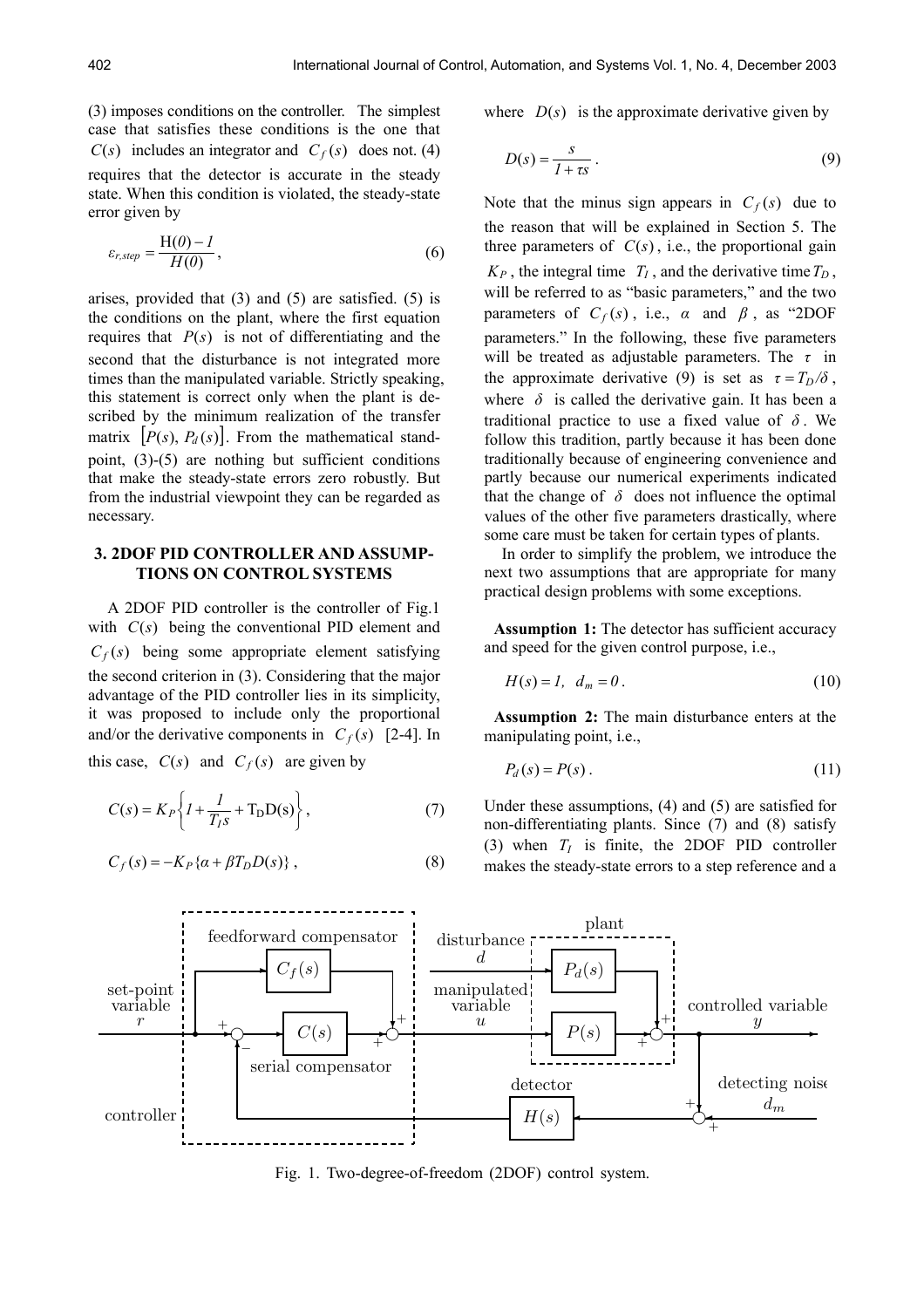step disturbance robustly 0 if it is used in the PID or the PI action.

## **4. EQUIVALENT FORMS OF 2DOF PID CONTROLLERS**

Fig. 2 shows a 2DOF PID control system under Assumptions 1 and 2. The controller part is a two-input one-output system where the set-point variable *r* and the controlled variable  $y$  are the input signals and the manipulated variable  $u$  is the output signal. Transforming this controller part, Fig. 2 can be changed equivalently to Fig. 3 - Fig. 6. The controllers in these figures are nothing but different expressions of the same 2DOF PID controller. They shall be referred to as follows:

Fig. 2 is feedforward type (FF type), because it is obtained by adding a feedforward path from *y* to *u* to the conventional PID. Fig. 3 is feedback type (FB type), because it is obtained by adding a feedback path from *y* directly to *u* to the conventional PID, where  $C_b(s)$  will be called "feedback compensator." Fig. 4 is set-point filter type (Filter type), because it is obtained by inserting a filter in the setpoint path of the conventional PID controller, where  $F(s)$  will be called "set-point filter." Fig. 5 is filter



Fig. 2. Feedforward type (FF type) expression of the 2DOF PID control systems under Assumptions 1 and 2.



Fig. 3. Feedback type (FB-type) expression of the 2DOF PID control system.

and preceded-derivative type, because it is obtained by inserting a filter in the set-point path of the preceded-derivative type PID controller. And finally, Fig. 6 is component-separated type, because the three functional components (i.e., proportional, integral and derivative components) are separately built in.

 The above equivalent transformations give basic understanding regarding the effects of the 2DOF structure from various viewpoints (see the next section). At the same time it is useful for developing an efficient algorithm in digital implementation [5, 8, 9, 11, 12], introducing nonlinear operations on the manipulated variable such as magnitude limitation, rate limitation, directional gain adjustment, etc. [5, 11, 13], realizing bumpless switching, implementing an antireset-windup mechanism, managing the feedforward signals coming from other systems, utilizing predictable disturbances, etc. [5, 8, 9, 11, 12], and converting the conventional PID controller already built in to the 2DOF PID [5, 8, 12, 14].



Fig. 4. Set-point filter type (Filter type) expression of the 2DOF PID control system.



Fig. 5. Filter and preceded-derivative type expression of the 2DOF PID control systems.



Fig. 6. Component-separated type expression of the 2DOF PID control systems.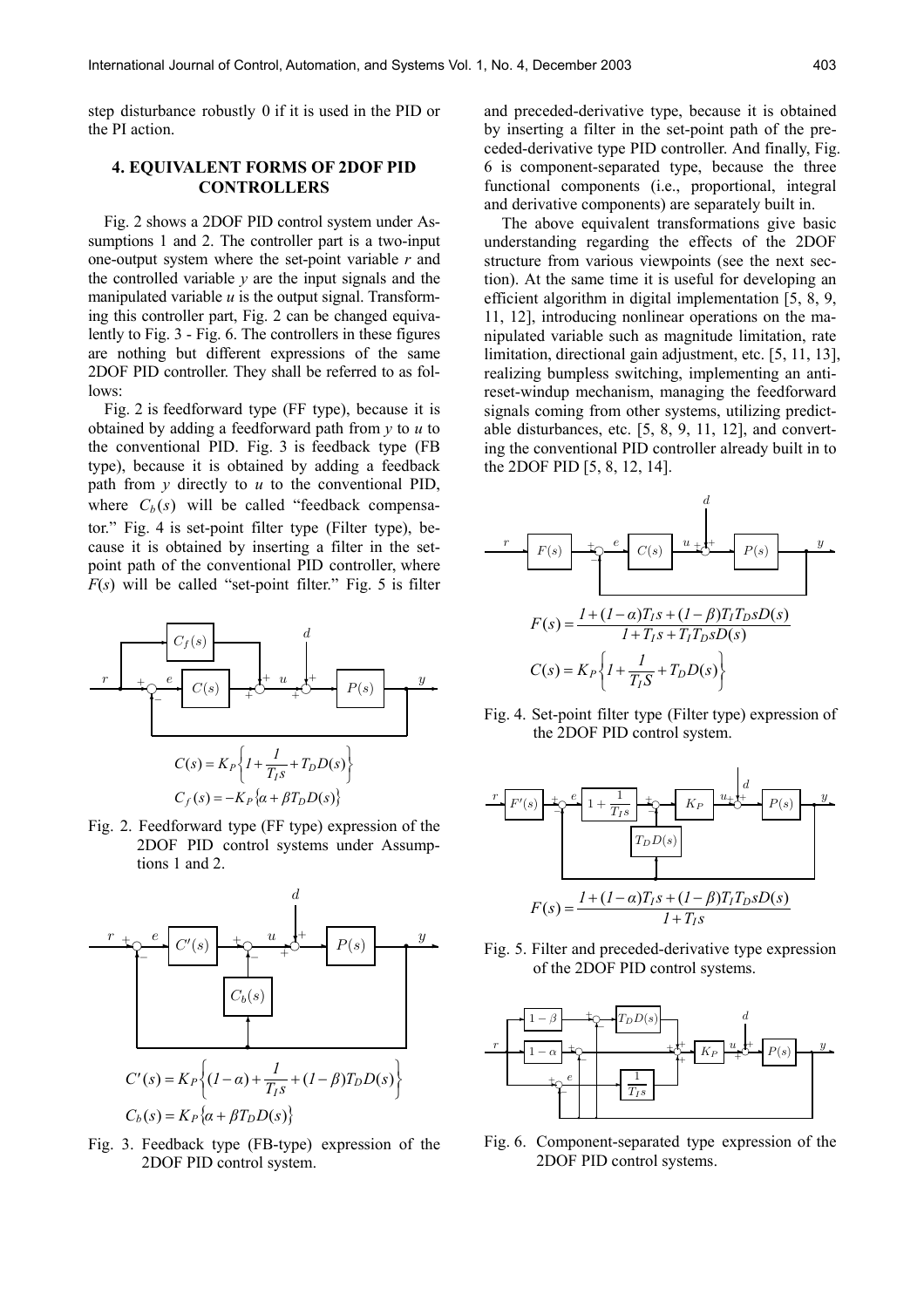#### **5. EXPLANATIONS ON THE EFFECTS OF THE 2DOF STRUCTURE**

The responses of the controlled variable *y* to the unit change of the set-point variable *r* and to the unit step disturbance *d* are called "set-point response" and "disturbance response," respectively. They have been traditionally used as measures of the performance in tuning the PID controllers. We will use these responses in our consideration, too, and see how they are improved as a whole by the introduction of the 2DOF structure. Note that these responses are nothing but the indicial responses of the closed-loop transfer functions  $G_{yr2}(s)$  and  $G_{yd2}(s)$  given by (1) and (2), respectively. Here, note that Assumptions 1 and 2 are adopted so that  $H(s)$  of (1) and (2) is 1 and  $P_d(s)$  of (2) is  $P(s)$ . The simulation studies carried out for this section were made assuming that the approximate derivative (9) is nearly ideal, i.e., the derivative gain  $\delta$  was set to 1000.

#### 5.1. Problem of the conventional PID controller

 Consider the conventional control system of Fig. 7, which has the 1DOF structure, under Assumptions 1 and 2. The closed-loop transfer function of this control system from the set-point variable *r* to the controlled variable *y* and that from the disturbance *d* to *y* are, respectively, given by

$$
G_{yrI}(s) = \frac{P(s)C(s)}{I + P(s)C(s)},
$$
\n(12)

$$
G_{ydl}(s) = \frac{P(s)}{I + P(s)C(s)}.
$$
 (13)

Here, the subscript "1" means that the quantities are of the 1DOF control system. These two transfer functions include only one tunable element, i.e.,  $C(s)$ , so they cannot be changed independently. To be concrete, the two functions are bound by

$$
G_{\text{yrl}}(s)P(s) + G_{\text{ydl}}(s) = P(s) \,. \tag{14}
$$

This equation shows explicitly that for a given  $P(s)$  $G_{vrl}(s)$  is uniquely determined if  $G_{vdl}(s)$  is chosen, and vice versa. This fact causes the following difficulty. Namely, if the disturbance response is optimized, the set-point response is often found to be poor, and vice versa. For this reason, some of the classical researches [15, 16] on the optimal tuning of PID controllers gave two tables: one for the "disturbance optimal" parameters, and the other for the "setpoint optimal" parameters.

 Let us see the above fact by a numerical example. Suppose the controller  $C(s)$  of Fig. 7 is the PID



Fig. 7. Conventional 1DOF PID control system under Assumptions 1 and 2.



(b) Disturbance response.

Fig. 8. Responses of the conventional 1DOF PID control system.

element given by (7) and the plant is

$$
P(s) = \frac{1}{1+s} e^{-0.2s} \,. \tag{15}
$$

The disturbance optimal parameters obtained by the Chien-Hrones-Reswick (abbreviated as CHR) formula [15] are

$$
K_P = 0.6, \quad T_I = 0.40, \quad T_D = 0.084 \,. \tag{16}
$$

For the above parameter setting, the closed-loop responses become as given by the solid lines in Fig. 8. They show that the disturbance response is optimal but the set-point response suffers from the overshoot larger than 50%. On the other hand, the set-point optimal parameters by the CHR formula are

$$
K_P = 4.75, T_I = 1.35, T_D = 0.094.
$$
 (17)

For this parameter setting, the closed-loop responses become as given by the dotted lines in Fig. 8. Now, the set-point response is fine with a small overshoot but the disturbance response deteriorates substantially.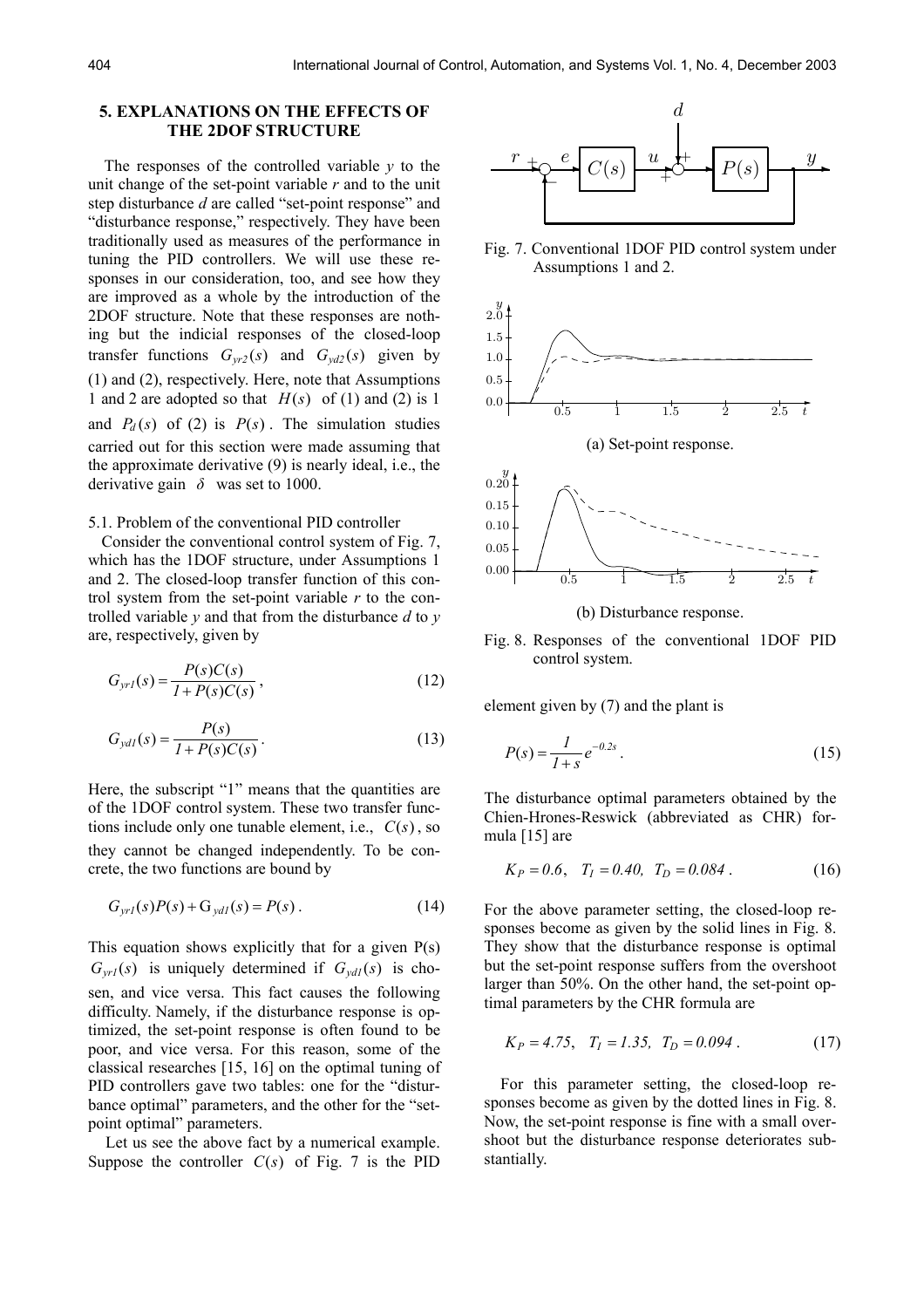

Fig. 9. Conceptual illustration of the effect of the 2DOF structure.

The situation described above can be illustrated, conceptually, as shown in Fig. 9. Only the hatched area is realizable by the conventional 1DOF PID controller. So, we cannot optimize the set-point response and the disturbance response at once. This situation has forced the engineers to choose one of the next alternatives:

- (i) to choose one of the Pareto optimal point (on the bold line of Fig. 9), or
- (ii) to use the disturbance optimal parameters and impose limitation on the change of the set-point variable (i.e., to use a rate limiter for *r*).

Under the process engineering situation of early days, when the set-point variable was not changed very often, the second alternative was satisfactory enough. Therefore, many of the optimal tuning methods [17-23] gave only the "disturbance optimal" parameters. However, the situation has changed in the last few decades and the process control systems are required to change the set-point variable frequently nowadays. The 2DOF PID controller offers a powerful means to cope with such a situation. Namely, it enables us to make both the set-point response and the disturbance response practically optimal at once within the linear framework, as explained in the next subsection.

5.2. Explanation based on the feedforward type expression

 By comparing (1) and (2) with (12) and (13) (note that Assumptions 1 and 2 are adopted here), we obtain that the closed-loop transfer functions of the 2DOF control system are related to those of the 1DOF control systems, in terms of the FF type compensators, by

$$
G_{yr2}(s) = G_{yr1}(s) + \frac{P(s)C_f(s)}{1 + P(s)C(s)},
$$
\n(18)

$$
G_{\mathit{yd2}}(s) = G_{\mathit{yd1}}(s) \,,\tag{19}
$$



Fig. 10. Responses of the 2DOF PID control system.

assuming that  $C(s)$  is the same in both control systems. From this, we can observe that

- (i) the disturbance responses of the two PID control systems are the same, and
- (ii) the set-point responses differ by the amount of the second term of (18), which can be changed by  $C_f(s)$ .

 Thus, it is expected that the set-point response is improved without deteriorating the disturbance response if we use the 2DOF controller and tune  $C_f(s)$  appropriately.

 Let us see a numerical example. Consider the 2DOF system in Fig. 2 and assume  $P(s)$  is given by (15). Let the basic parameters  $K_P$ ,  $T_I$  and  $T_D$ be as given by (16) (i.e., the disturbance optimal values of the 1DOF system), and the 2DOF parameters *α* and *β* be

$$
\alpha = 0.60, \quad \beta = 0.63 \,. \tag{20}
$$

Then, we obtain the responses as shown in Fig. 10. Comparing Fig. 10 with Fig. 8, we find that the overshoot in the set-point response of the 1DOF system is completely suppressed and that the set-point response becomes practically optimal (in the sense that it is close to the optimal response of the 1DOF system). This improvement is from the effect of the second term of (18). Actually, the indicial response of the second term is shown in Fig. 11 (note that the minus sign is included in (8)). This waveform matches almost exactly to the overshoot part of the set-point response of the 1DOF control system shown in Fig. 8. By superposing these two waveforms, the set-point response of the 2DOF system becomes as given in Fig. 10.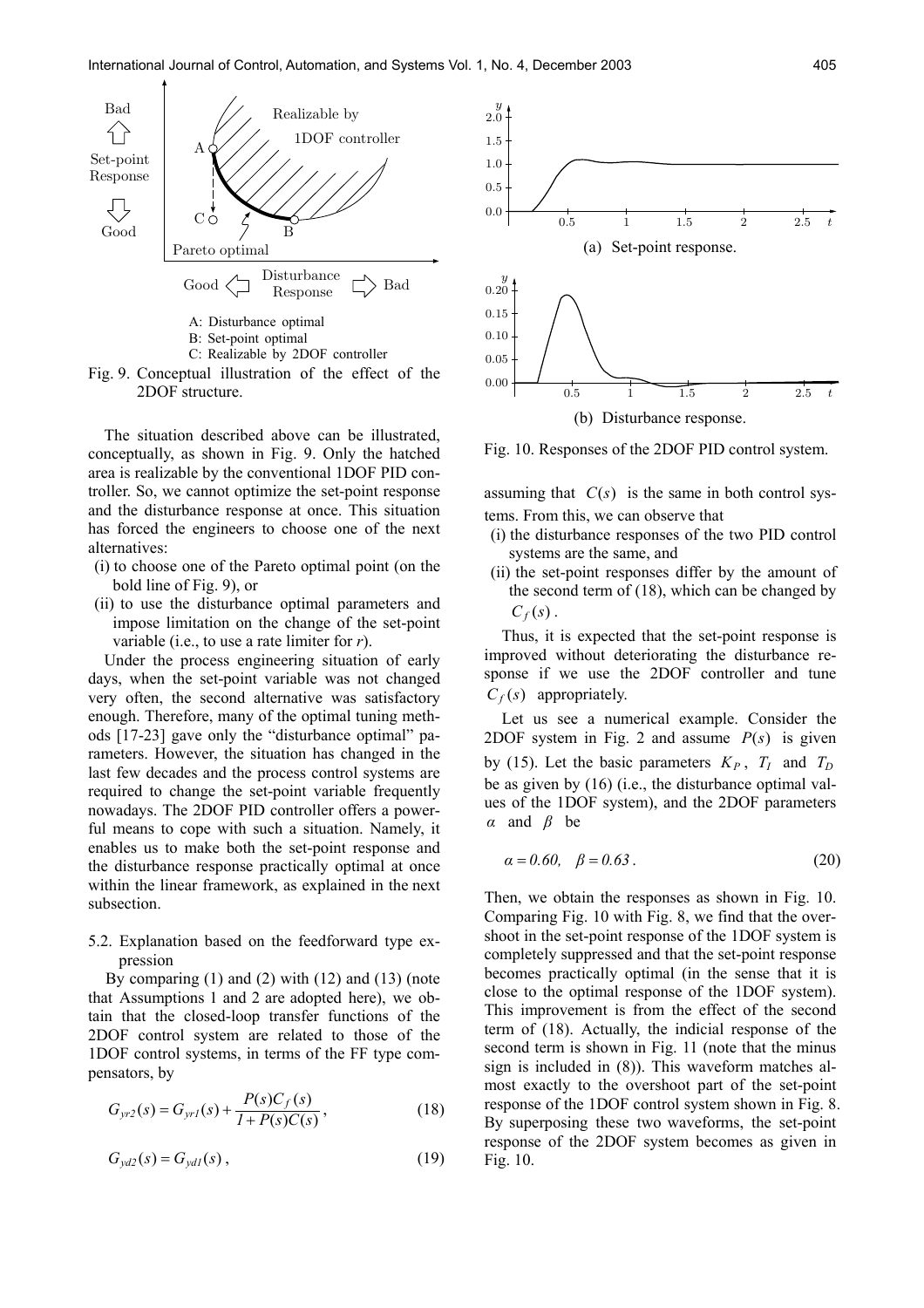

Fig. 11. Indicial response of the second term of (18).

As illustrated above, the effect of the 2DOF structure can be interpreted as a "superposition of a new term (to be exact, the second term of (18)) to the setpoint response." We studied numerically how this superposition works for the cases of representative test batches (i.e., the integrator, the first-order lag, the integrator & first-order lag, and the second-order lag all with a pure delay) which appeared in classical researches about PID tuning. As a result, we observed the following in most cases [10]:

- (i) If a 1DOF PID control system is tuned to optimize the disturbance response, the set-point response tends to have a large overshoot, and
- (ii) the overshoot can be suppressed almost completely without deteriorating the settling time by the second term of (18) in the 2DOF PID control system (the worst overshoot was 20 %).

 Based on the above result, we determined to include the "minus sign" in the standard form of  $C_f(s)$  (see (8)). At this point, it may be possible to say that the effect of 2DOF structure roughly appears as "cutting-off the overshoot of the set-point response," though this interpretation does not necessarily apply to all cases.

## 5.3. Explanation based on the feedback type expression

 The formulae of the feedback type compensators given in Fig. 3 indicate that the 2DOF control system is obtained by moving some portions of the proportional and the derivative components of the conventional PID controller to the feedback path  $C_b(s)$ and the amount of the portions to be moved are given by *α* and *β* . This observation offers us another explanation about the effect of the 2DOF structure. Namely, at the beginning of control action to the step change of the set-point variable, the proportional component conveys the change as it is and the derivative component amplifies it by the factor of the derivative gain  $\delta$ , if they are located in  $C(s)$ . This naturally causes a large overshoot of the set-point response. By moving certain portions of those components from  $C(s)$  to  $C_b(s)$ , the overshoot is suppressed. Fig. 12 illustrates this situation, in which the set-point response of the 2DOF system is shown where the plant and the basic parameters are the same



Fig. 12. Set-point responses as  $\alpha = \beta$  changes.

as the previous subsection and the 2DOF parameters are changed keeping the relation  $\alpha = \beta$ . This figure explicitly shows that the set-point response changes from the large-overshoot waveform to the overdamped one as  $\alpha = \beta$  increases.

 The idea to move the proportional and/or the derivative components from  $C(s)$  to  $C_b(s)$  existed (and practiced) before the proposal of the 2DOF PID controller. Namely, the "preceded-derivative" PID, which has the structure of Fig. 3 with the following  $C'(s)$  and  $C_b(s)$ 

$$
C'(s) = K_P \left\{ I + \frac{I}{T_I s} \right\}, \ C_b(s) = K_P T_D D(s) , \tag{21}
$$

was used already in 1970's [24]. The I-PD controller, which has the structure of Fig. 3 with the following  $C'(s)$  and  $C_h(s)$ 

$$
C'(s) = K_P \frac{I}{T_I s}, \ C_b(s) = K_P \{I + T_D D(s)\}, \tag{22}
$$

was proposed by Kitamori [25] and claimed to be more suitable for parameter adjustment. These "advanced-type" PID controllers as well as the conventional PID controller can be obtained from the 2DOF PID controllers as special cases by choosing 2DOF parameters appropriately. Namely, the conventional PID controller is obtained by setting  $\alpha = \beta = 0$ , the preceded-derivative PID by setting  $\alpha = 0$  and  $\beta = 1$ , and the I-PD by setting  $\alpha = \beta = I$ .

5.4. Explanation based on the set-point filter type expression

 As explained in Subsection 5.1, one of the alternatives to solve the tuning problem of the conventional PID controller was to use the disturbance optimal parameters and limit the rate of the change in the setpoint variable. Namely, when a step-change of the controlled variable *y* is requested, the set-point variable  $r$  is changed as given in Fig. 13 in the actual operation. The set-point filter type expression reveals that the same sort of operation is carried out in the 2DOF PID controller, too. Fig. 14 gives the indicial response of the set-point filter  $F(s)$  of Fig. 4,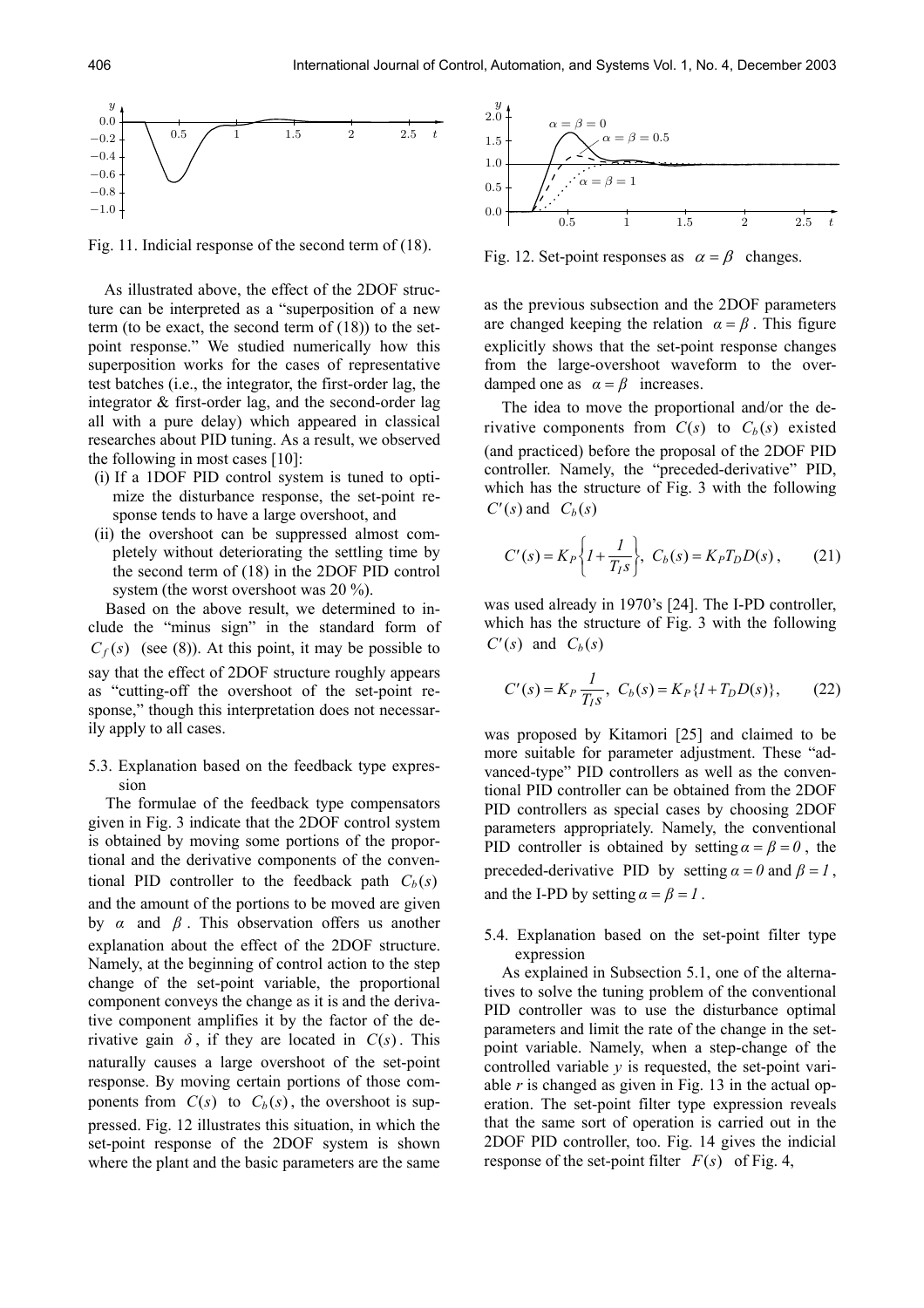t





where the basic parameters and the 2DOF parameters are given by (16) and (20), respectively. Comparing Fig. 14 with Fig. 13, we can see that the basic strategy to avoid the large overshoot is the same in the case of the 2DOF PID method and in the case of the operational method for the conventional PID. However, the two methods sharply differ in that the 2DOF PID realizes this strategy within the linear framework whereas the operational method for the conventional PID implements it as a nonlinear (conditional) operation.

5.5. Remarks about the effect of the 2DOF structure

 As explained in Subsection 5.3, the idea of removing the proportional and/or derivative components from the serial path  $C(s)$  to the feedback path  $C_b(s)$  existed before the proposal of the 2DOF PID controller. In addition, as explained in Subsection 5.4, the strategy which is employed in the 2DOF PID is basically the same with the one used in the classical method of operation which has been practiced in application of the conventional PID. These facts might give an impression that the 2DOF PID does not involve anything novel. But it must be noted that the idea of the 2DOF PID controller enables us to view the classical contrivances in a unified way, i.e.:

- (i) It was clarified that the conventional PID, the preceded-derivative PID, and the I-PD controllers are nothing but special cases of one general class of controllers (i.e., the 2DOF PID). In other words, these 3 controllers were homotopically connected by the introduction of the idea of 2DOF PID structure.
- (ii) It was clarified that the "rate limiting" operation rule given in Fig. 13 can be realized within the linear framework, and essentially has the same sort of effect with the preceded-derivative and the I-PD structure. Thus, we are given the freedom of trans-

forming the controller equivalently in a various fashion and facilitated with many ways of introducing other necessary nonlinear operations such as magnitude limitation, rate limitation, bumpless switching, anti-reset windup operation, etc.

 Some remarks from the modern theoretic point of view are to be made. The effect of the 2DOF structure is obtained by re-allocation of the zeros of the transfer function from the set-point variable *r* to the controlled variable *y*. It must be also noted that the 2DOF structure is realized by the feedforward compensator  $C_f(s)$ , so is effective only in the range where the sensitivity function is small enough. This means that it is fruitless to try to adjust minute parts of the response waveform by  $C_f(s)$ . This fact justi-

fies the strategy to use a simple element as  $C_f(s)$ .

#### **6. OPTIMAL TUNING**

In this section, we study the tuning problem of the 2DOF PID controllers using the feedforward type expression of Fig. 2. We employ the set-point response and the disturbance response, defined in the previous section, to evaluate the performance of the control system as have been traditionally done in the tuning of conventional PID controllers.

6.1. Basic strategy

 The set-point response is nothing but the indicial response of the closed-loop transfer function  $G_{vr2}(s)$ given by (1), and the disturbance response is that of  $G_{\nu d2}(s)$  given by (2), as stated in the previous section. Equation (1) tells that the disturbance response is completely determined by the serial compensator  $C(s)$ . On the other hand, equation (2) tells that the set-point response depends on both  $C(s)$  and  $C_f(s)$ , so can be still adjusted by  $C_f(s)$  even after  $C(s)$  is fixed. This observation suggests the next tuning method.

#### **Two-step Tuning Method:**

- **Step 1:** Optimize the disturbance response by tuning  $C(s)$  (i.e. by adjusting the basic parameters  $K_P$ ,  $T_I$ , and  $T_D$ ).
- **<u>Step 2:</u>** Let  $C(s)$  be fixed and optimize the setpoint response by tuning  $C_f(s)$  (i.e. by adjusting the 2DOF parameters  $\alpha$  and  $\beta$ ).

The above method has advantages that the classical result about PID tuning can be utilized in Step 1, that the number of parameters to be optimized at once is not large (i.e., 3 and 2), and that we can maintain intuitive understanding about what are going on in each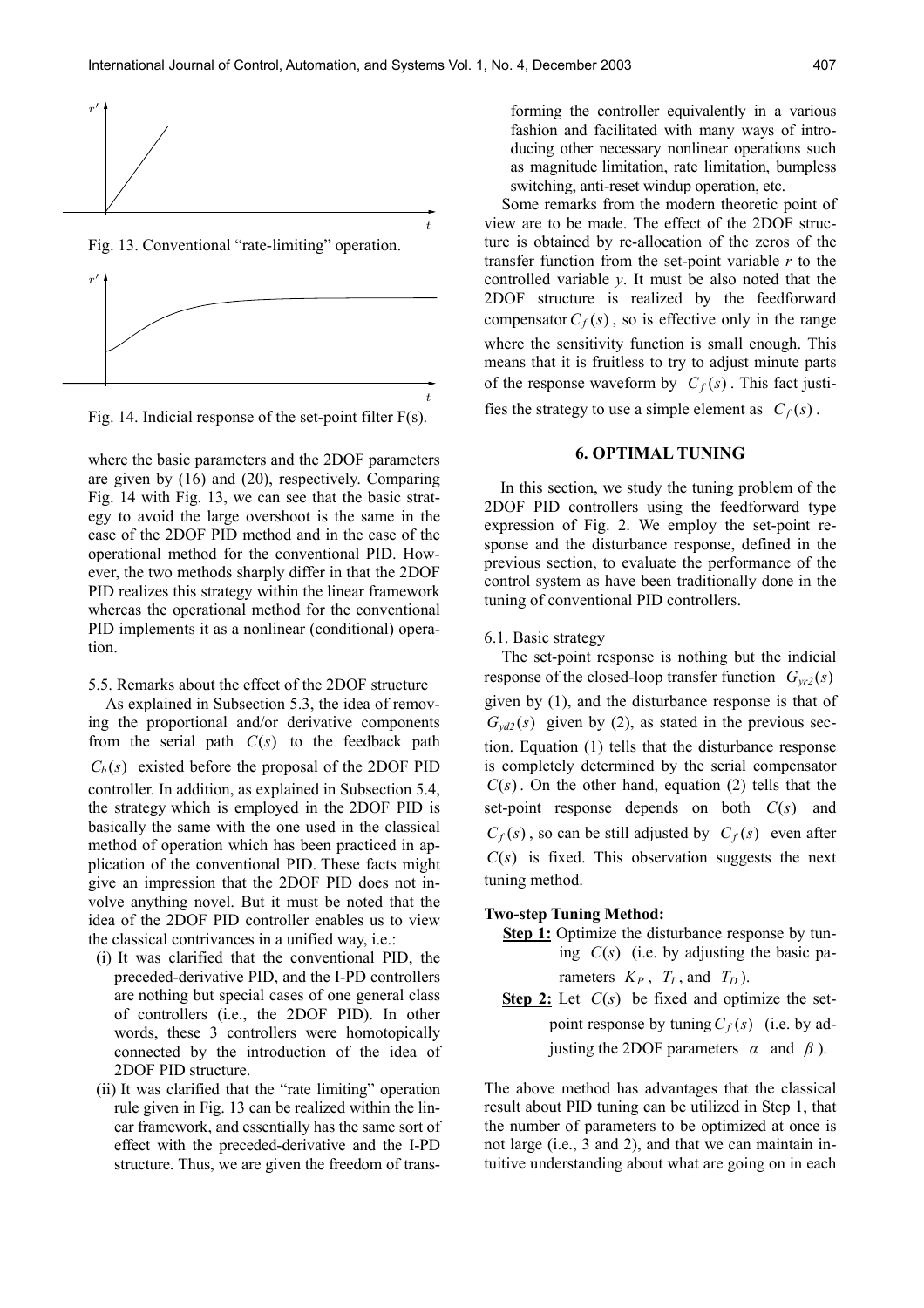step. On the other hand, this method does not necessarily guarantee to give the "overall optimal." To be concrete, the major characteristics (for instance, poles) of the system are determined at the first step, and, if that is chosen too extremely, tuning in the second step becomes difficult so that we can only attain a very poor set-point response. This phenomena are actually observed if we remove Assumption 2 of Section 3 and apply the two-step tuning method to the case where  $P_d(s)$  has a longer time constant than  $P(s)$ . In such a case, we have two alternatives: to maintain the two-step strategy and modify the result appropriately, or to carry out the overall tuning (i.e., to optimize the 5 parameters at once). This sort of problem is studied in [26]. In the following, we use the above two-step tuning method to calculate optimal parameters under Assumption 2.

6.2. Frequency Domain Performance Index for PID Tuning

 In this subsection, we explain a tuning method that uses a frequency domain performance index. As explained before, we can use the results of classical researches [15-23] for Step 1. However, criteria used in those researches are under influence of intuitive judgment of the researchers and are not easy to be extended to Step 2. So, the following alternative [10] will be adopted. Namely, first, such a performance index is constructed that the optimized results match with the classical "optimal" for the case of the conventional PID control systems. Then, that performance index will be used for optimization of Steps 1 and 2.

 As a general form of the performance index, consider the functional

$$
J[\lambda, p; H(s)] = \int_{0}^{\infty} \left| \lambda(\omega) \left\{ \frac{d^{p} H(s)}{ds^{p}} \right\}_{s=j\omega} \right|^{2} d\omega \quad (23)
$$

Here,  $H(s)$  is the function, such as  $G_{vd}(s)/s$  or  $G_{er}(s)/s$ , which gives the response of the "error *e*" to a step input in the Laplace domain. Equation (23) can be understood as follows. When  $\lambda(\omega) = I$ , the next equation can be derived via Parseval's formula:

$$
J[I, p; H(s)] = \pi \int_0^\infty \left\{ t^p e_{step}(t) \right\}^2 dt \,. \tag{24}
$$

This type of squared time-weighted integral error has been used in many literatures on PID tuning. A distinctive feature in (23) is introduction of the frequency weight  $\lambda(\omega)$ . By using  $\lambda(\omega)$  that has larger values in the high frequency domain, we can suppress the feedback gain in the high frequency range and, in most cases of the PID control applications, prevent the system to become oscillatory. By applying the above type of performance index with various  $λ$ (*ω*) and p to representative test batches, it was found [10] that

$$
\lambda(\omega) = \omega^{1/4}, \qquad p = 2 \tag{25}
$$

makes the conventional PID control systems the "optimal" in the classical sense, which implies

- (i) the overshoot is less than 20 %, and
- (ii) the settling time is almost the same with or less than that of the "optimal" system tuned by the CHR method.

We will use the performance index  $(23)$  with  $λ$ (*ω*) and *p* given by (25) for tuning the 2DOF PID control system as follows:

**Step 1:** Adjust the basic parameters  $K_P$ ,  $T_I$  and *T<sub>D</sub>* so that  $J[\lambda, p; G_{ed2}(s)/s]$  is minimized.

**Step 2:** Keeping the basic parameters be fixed, adjust the 2DOF parameters  $\alpha$  and  $\beta$  so that  $J[\lambda, p; G_{\text{er2}}(s)/s]$  is minimized.

Here,  $G_{ed2}$  is the closed-loop transfer function from the disturbance  $d$  to the error  $e$  and  $G_{er2}$  is that from the set-point variable *r* to *e*, respectively, given by

$$
G_{ed2}(s) = -G_{yd2}(s), \quad G_{er2}(s) = I - G_{yr2}(s).
$$
 (26)

#### 6.3. Optimal parameters

 The optimal parameters were calculated for the next 7 types of test batches assuming that the derivative element  $D(s)$  is an ideal one (i.e., the derivative gain  $\delta$  is infinite).

$$
P_1(s) = \frac{e^{-Ls}}{1+Ts},\tag{27}
$$

$$
P_2(s) = \frac{e^{-Ls}}{(1+Ts)^2},
$$
\n(28)

$$
P_3(s) = \frac{e^{-Ls}}{(1+Ts)^3},
$$
\n(29)

$$
P_4(s) = \frac{e^{-Ls}}{s},\tag{30}
$$

$$
P_5(s) = \frac{e^{-Ls}}{s(1+Ts)},
$$
\n(31)

$$
P_6(s) = \frac{e^{-Ls}}{s(1+Ts)^2},
$$
\n(32)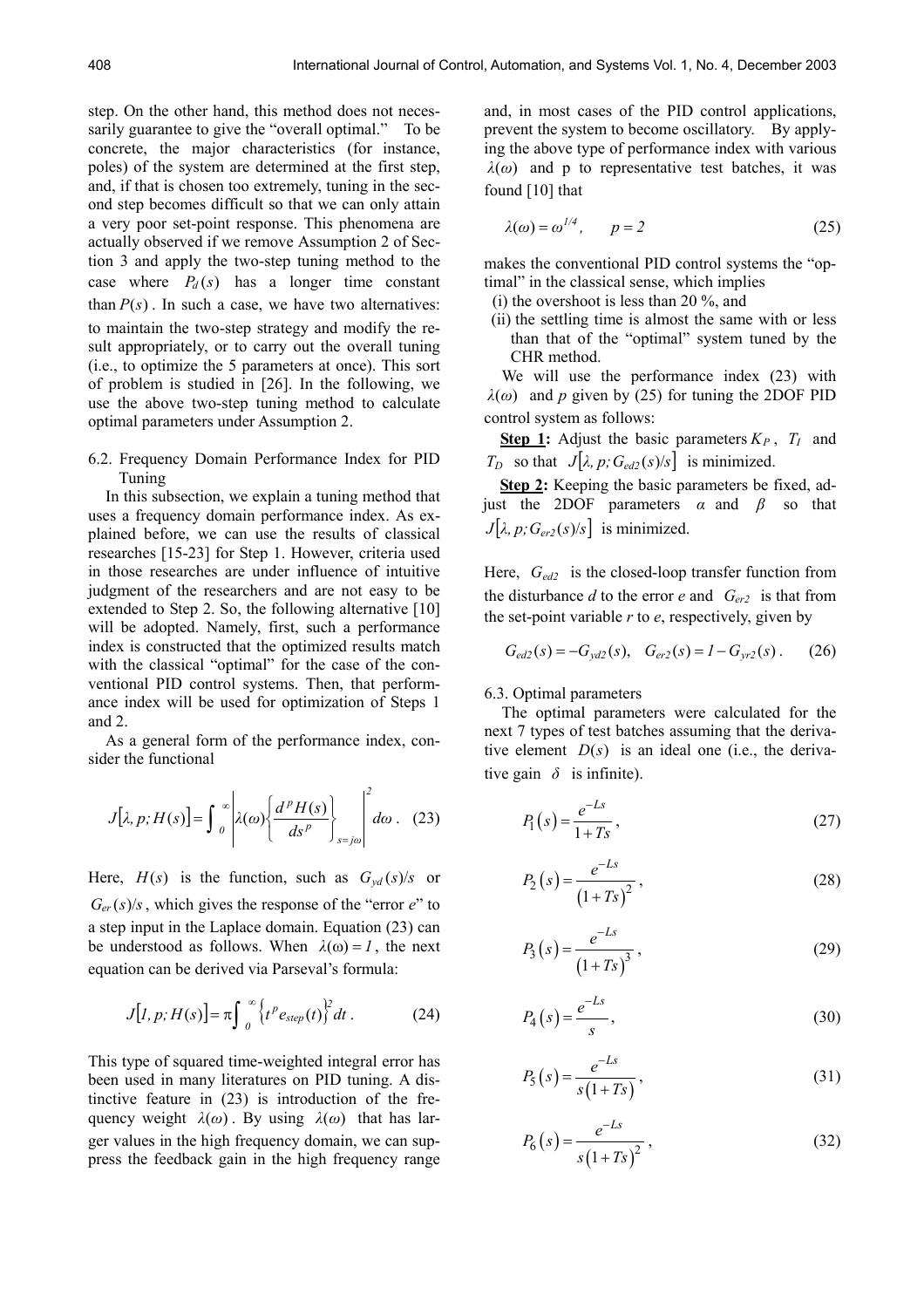.

Table 1. Optimal parameters for  $P(s) = \frac{1}{1}$  $P(s) = \frac{e^{-Ls}}{s}$ −  $=\frac{C}{1+Ts}$ .

|     |         |         |         | $1+Ts$   |      |
|-----|---------|---------|---------|----------|------|
| L/T | $K_{P}$ | $T_I/T$ | $T_D/T$ | $\alpha$ | B    |
| 0.1 | 12.57   | 0.22    | 0.04    | 0.64     | 0.66 |
| 0.2 | 6.32    | 0.40    | 0.08    | 0.61     | 0.64 |
| 0.4 | 3.21    | 0.69    | 0.16    | 0.56     | 0.61 |
| 0.8 | 1.68    | 1.09    | 0.30    | 0.47     | 0.54 |

Table 2. Optimal parameters for  $P(s) = \frac{c}{(1+Ts)^2}$  $P(s) = \frac{e^{-Ls}}{s}$ *Ts* − = +

| L/T | $K_{p}$ | $T_I/T$ | $T_D/T$ | $\alpha$ | B    |
|-----|---------|---------|---------|----------|------|
| 0.1 | 47.58   | 0.40    | 0.19    | 0.66     | 0.84 |
| 0.2 | 15.18   | 0.72    | 0.31    | 0.64     | 0.81 |
| 0.4 | 5.52    | 1.19    | 0.47    | 0.60     | 0.76 |
| 0.8 | 2.34    | 174     | 0.64    | 0.52     | 0.67 |

Table 3. Optimal parameters for  $P(s) = \frac{c}{(1+Ts)^3}$  $P(s) = \frac{e^{-Ls}}{s}$ *Ts* −  $=\frac{e}{(1+Ts)^3}$ .

|     |                   |         |         | $(1 + 1)$ |      |
|-----|-------------------|---------|---------|-----------|------|
| L/T | $K_{\mathcal{P}}$ | $T_I/T$ | $T_D/T$ | $\alpha$  | B    |
| 0.1 | 12.76             | 0.98    | 0.86    | 0.64      | 0.79 |
| 0.2 | 6.65              | 1.44    | 0.89    | 0.62      | 0.77 |
| 0.4 | 3.58              | 1.93    | 0.94    | 0.57      | 0.73 |
| 0.8 | 1.98              | 2.43    | 1.04    | 0.50      | 0.65 |

Table 4. Optimal parameters for  $P(s) = \frac{e^{-Ls}}{s}$ −  $=\frac{c}{c}$ .

| $K_P \cdot L$ | $T_I/L$ | $T_D/L$ | $\alpha$ |      |
|---------------|---------|---------|----------|------|
| 1.253         | 2.39    | 0.414   | 0.66     | 0.68 |

Table 5. Optimal parameters for  $P(s) = \frac{e}{s(1 + Ts)}$  $P(s) = \frac{e^{-Ls}}{s}$  $s(1+Ts)$ −  $=\frac{e}{s(1+Ts)}.$ 

| L/T | $K_{p}$ | $T_I/T$ | $T_D/T$ | $\alpha$ | B    |
|-----|---------|---------|---------|----------|------|
| 0.1 | 41.31   | 0.42    | 0.22    | 0.67     | 0.85 |
| 0.2 | 12.04   | 0.81    | 0.38    | 0.66     | 0.84 |
| 0.4 | 393     | 1.55    | 0.62    | 0.66     | 0.82 |
| 0.8 | 1.50    | 2.87    | 0.90    | 0.66     | 0.78 |

Table 6. Optimal parameters for  $P(s) = \frac{c}{s(1+Ts)^2}$  $P(s) = \frac{e^{-Ls}}{s}$  $s(1+Ts)$ −  $=\frac{e}{s(1+Ts)^2}$ .

|     |         |         |         | $5(1 + 15)$ |      |  |
|-----|---------|---------|---------|-------------|------|--|
| L/T | $K_{p}$ | $T_I/T$ | $T_D/T$ | $\alpha$    |      |  |
| 0.1 | 5.72    | 1.17    | 1.30    | 0.67        | 0.81 |  |
| 0.2 | 297     | 1.95    | 1.33    | 0.67        | 0.80 |  |
| 0.4 | 1.60    | 3.01    | 1.41    | 0.67        | 0.79 |  |
| 0.8 | 0.88    | 4.57    | 1.55    | 0.67        | 0.77 |  |
|     |         |         |         |             |      |  |

$$
P_7(s) = \frac{e^{-Ls}}{1 + Ts + T^2 s^2} \,. \tag{33}
$$

| Table 7. Optimal parameters for $P(s) = -$ | $L-S$                             |
|--------------------------------------------|-----------------------------------|
|                                            | $\frac{1+Ts+T^2s^2}{1+Ts+T^2s^2}$ |

| L/T | $K_{\rm p}$ | $T_I/T$ | $T_D/T$ | $\alpha$ | B    |
|-----|-------------|---------|---------|----------|------|
| 0.1 | 40.69       | 0.41    | 0.22    | 0.66     | 0.85 |
| 0.2 | 11.45       | 0.74    | 0.40    | 0.64     | 0.84 |
| 0.4 | 3.39        | 1 17    | 0.67    | 0.57     | 0.80 |
| 0.8 | 1.06        | 1.38    | 1.06    | 0.35     | 0.69 |

The results are as listed in Tables 1 - 7, while formulae giving those values are given in [27]. In concern with those numerical results, we can observe the following.

By carrying out simulation study, we could find the following.

- (i) Generally, change of the 2DOF parameters *α* and  $\beta$  are not very large.
- (ii) Sensitivity of the response to the change of the controller parameters is not very high at the optimal point except the case of the oscillatory plant (33). So, Tables 1-6 are expected to work fairly well so long as the type of the real plant fits one of the test batches (27)-(32).
- (iii) For the oscillatory plant given by (33), sensitivity of the responses to the change of the controller parameters was found considerably high. So, it is recommended not to rely upon Table 7 for this class of plants, but to carry out deliberate tuning.
- (iv) If the derivative gain  $\delta$  is finite and decreases, the optimal values tend to change as follows, where the change is small for the cases of the plants (27) and (30) but is significant, specifically about the proportional gains, for (28), (29), (31), and (32).
	- $K_P$  becomes smaller,  $T_I$  becomes larger, and
	- *TI* becomes smaller.
	- *α* becomes larger, and *β* becomes smaller.

#### **7. CONCLUSIONS**

 In this paper, some of the researches on the twodegree-of-freedom PID controllers were surveyed for the tutorial purpose, including the optimal parameter values of the controller in the three term (i.e., PID) action for 7 classes of test batches. As for the optimal parameter values in the case of the PI action, the readers are referred to [27]. To determine the optimal parameter values for the case of the PD action, we cannot extend the method as explained in Section 6 directly, but need to make a little more consideration, because the steady state error,  $\varepsilon_{d,step}$ , to the step disturbance does not become 0 in this case. Such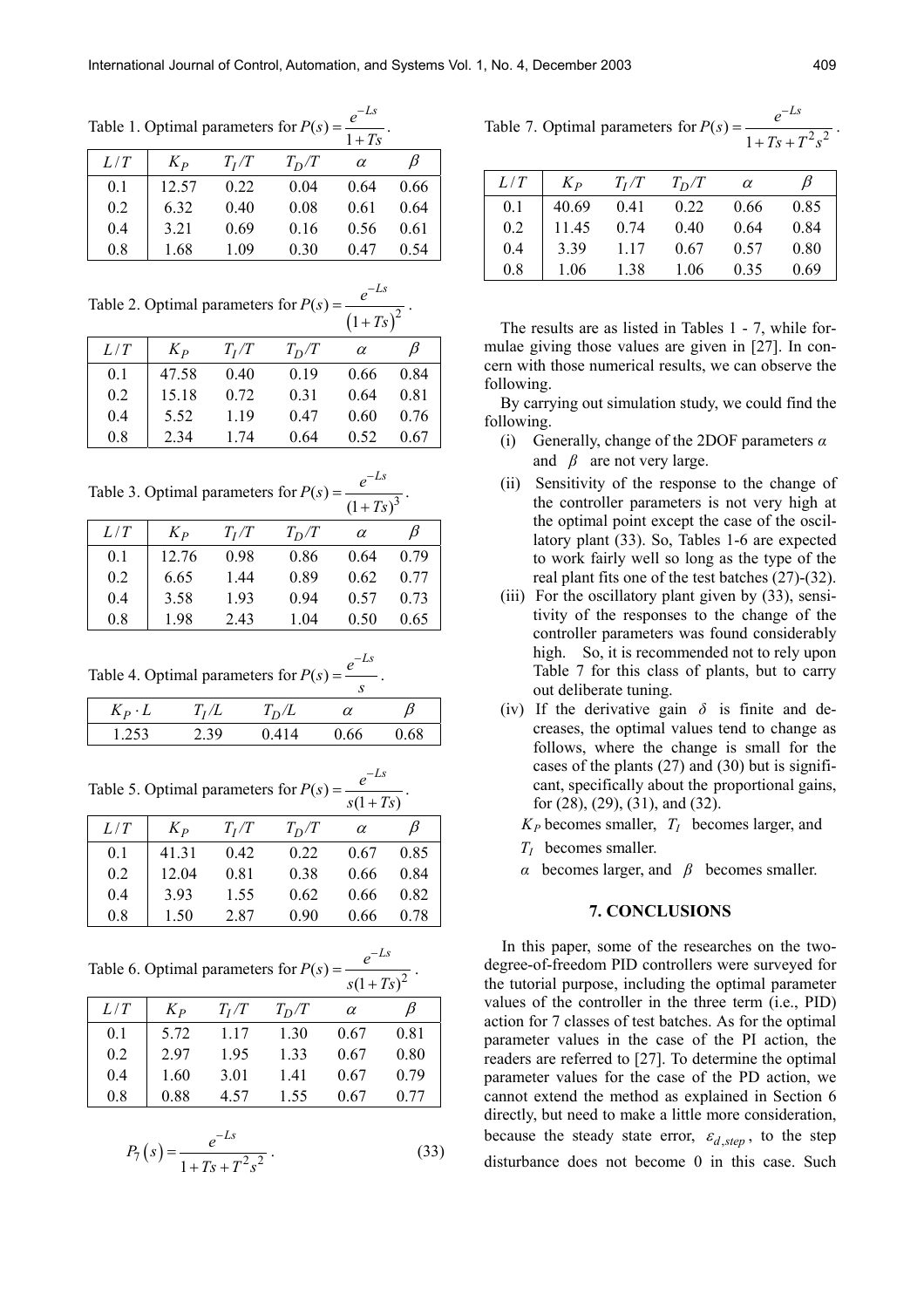consideration is made in [28]. If the readers want to be more acquainted with theoretical results on the PID controller in general, they are referred to [29] and [30]. As for the conditions (3)-(5) that guarantee zero steady-state errors, they are referred to [31].

 The 2DOF PID controller can solve the problem of the conventional PID controller that the optimal tuning for the disturbance response and the one for the set-point response are not compatible in most cases of practical importance. This problem was not very important in the early days of PID application when the change of the set-point variable was not required very often, but is very important in the modern practice of process control where the change of the setpoint variable is frequently required. This article is intended to be a handy reference for engineers who are faced to such a problem.

#### **REFERENCES**

- [1] I. M. Horowitz, *Synthesis of Feedback Systems*, Academic Press, 1963.
- [2] M. Araki, "PID control system with reference feedforward (PID-FF control system)," *Proc. 23rd SICE (Society of Instrument and Control Engineers) Annual Conference*, pp. 31-32, 1984.
- [3] M. Araki, "On two-degree-of-freedom PID control systems," *SICE Research Committee on Modeling and Control Design of Real Systems*, 1984.
- [4] M. Araki, "Two-degree-of-freedom control system: part I," *Systems and Control*, vol. 29, pp. 649-656, 1985.
- [5] K. Hiroi, "Two-degree-of-freedom PID control system and its application," *Instrumentation*, vol. 29, pp. 39-43, 1986.
- [6] M. Namie, T. Ueda, T. Tsukabe, and H. Taguchi, "Two-degree-of-freedom PID controller used for temperature control: Simultaneity reference response and disturbance response," *OMRON Technics*, vol. 28, pp. 285-291, 1988.
- [7] OMRON Corporation, *Electrical Temperature Controller*, Catalog No. SCSS-045, 1988.
- [8] K. Hiroi and K. Yonezawa, "Reference-filter type two-degree-of-freedom PID control system," *Proc. 24th SICE Annual Conference*, pp. 217-218, 1985.
- [9] K. Hiroi and Y. Yamamoto, "Componentseparated type two-degree-of-freedom PID control system," *Proc. 24th SICE Annual Conference*, pp. 219-220, 1985.
- [10] H. Taguchi, M. Doi, and M. Araki, "Optimal parameters of two-degree-of-freedom PID control systems," *Trans. SICE*, vol. 23, pp. 889-895, 1987.
- [11] K. Hiroi and K. Nagakawa, "Improvement of a digital PID algorithm with rate limitation on MV change," *Proc. 28th SICE Annual Conference*,

pp. 243-244, 1989.

- [12] K. Hiroi, A. Nomura, A. Yoneya, and Y. Togari, "Advanced two-degree-of-freedom PID algorithm," *Proc. 29th SICE Annual Conference*, pp. 49-50, 1990.
- [13] M. Kanda and K. Hiroi, "Super two-degree-offreedom PID algorithm," *Proc. 30th SICE Annual Conference*, pp. 465-466, 1991.
- [14] S. Yamazaki and K. Hiroi, "Application of reference-filter type 2DOF PID to boiler control," *Instrumentation*, vol. 30, pp. 114-119, 1987.
- [15] K.L. Chien, J. A. Hrones, and J. B. Reswick, "On the automatic control of generalized passive systems," *Trans. ASME*, vol. 74, pp. 175-185, 1952.
- [16] R. Kuwata, "An improved ultimate sensitivity method and PID: characteristics of I-PD control," *Trans. SICE*, vol. 23, pp. 232-239, 1987.
- [17] G. H. Cohen and G. A. Coon, "Theoretical consideration of retarded control," *Trans. ASME*, vol. 75, pp. 827-834, 1953.
- [18] P. Hazebroek and B. L. van der Waerden, "Theoretical considerations on the optimal adjustment of regulators," *Trans. ASME*, vol. 72, pp. 309- 315, 1950.
- [19] P. Hazebroek and B. L. van der Waerden, "The optimal adjustment of regulators," *Trans. ASME*, vol. 72, pp. 317-322, 1950.
- [20] A. M. Lopez, J. A. Miller, C. L. Smith, and P. W. Murrill, "Tuning controllers with error-integral criteria," *Instrumentation Technology*, vol. 14, pp. 57-62, 1967.
- [21] J. A. Miller, A. M. Lopez, C. L. Smith, P. W. Murrill, "A comparison of controller tuning techniques," *Control Engineering*, vol. 14, pp. 72-75, 1967.
- [22] Y. Takahashi, *Automatic Control*, Kagaku-Gijutsu-Sha, 1949.
- [23] W. A. Wolfe, "Controller settings for optimum control," *Trans. ASME*, vol. 73, pp. 413-418, 1951.
- [24] S. Miyazaki, "The practice of process control (19th): Direct digital control and its merits," *Automation*, vol. 26, pp. 102-107, 1981.
- [25] T, Kitamori, "A method of control system design based upon partial knowledge about controlled processes," *Trans. SICE*, vol. 15, pp. 549-555, 1979.
- [26] H. Taguchi and M. Araki, "On tuning of twodegree-of-freedom PID controllers with consideration on location of disturbance input," *Trans. SICE*, vol. 38, pp. 441-446, 2002.
- [27] H. Taguchi and M. Araki, "Two-degree-offreedom PID controllers: Their functions and optimal tuning," *Proc. IFAC Workshop on Digital Control: Past, Present and Future of PID Control*, pp.91-96, 2000.